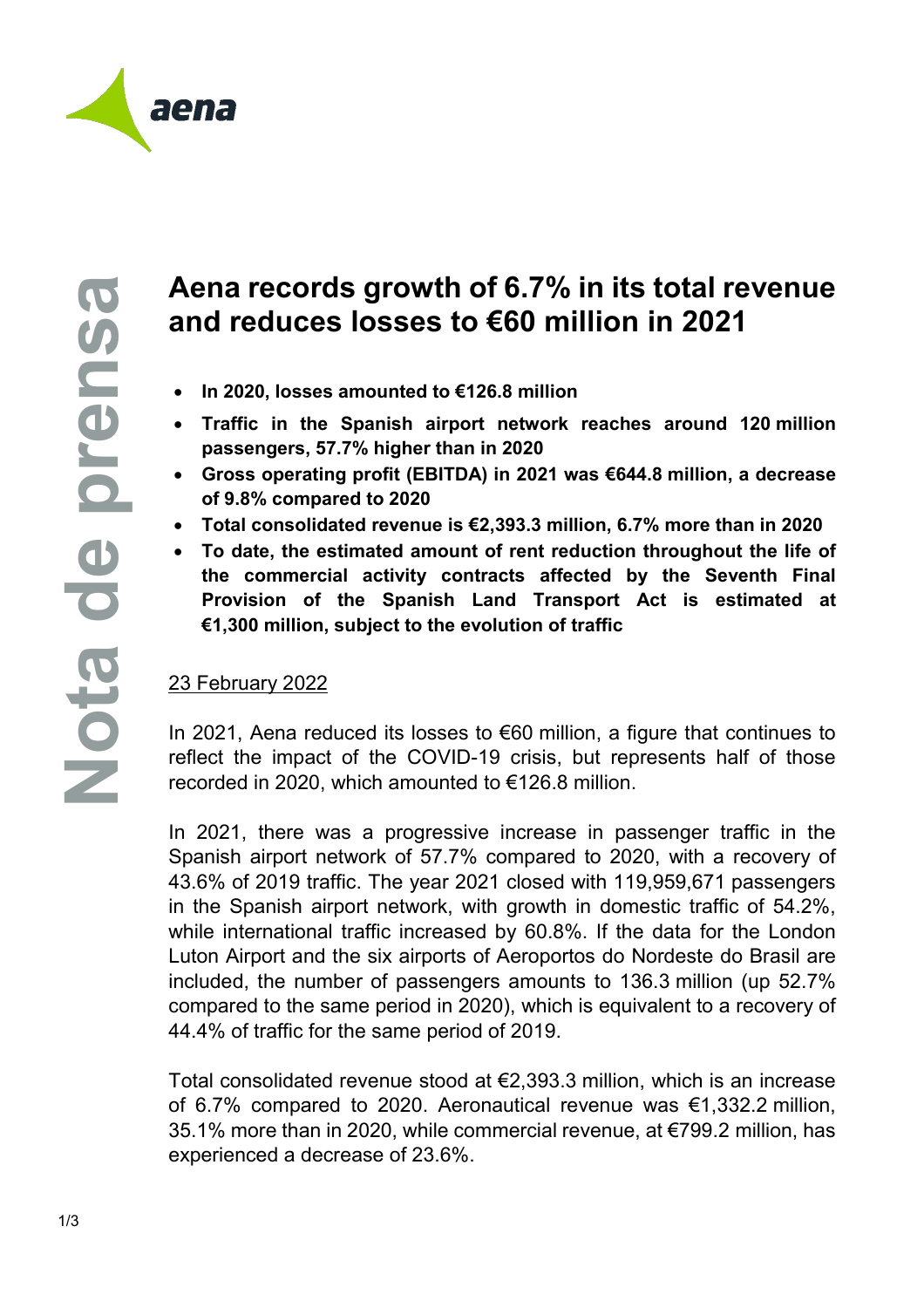As a result of the health crisis caused by COVID-19 and the measures adopted by public authorities to deal with it, in January 2021, Aena formulated a discount proposal for the commercial operators of duty-free shops, specialty shops, food and beverage activities, vending machines, financial services and advertising in relation to the Minimum Annual Guaranteed Rent (MAG) in order to adjust the contracts fairly to the situation of the parties, both significantly affected by the pandemic. More than 90 commercial operators accepted Aena's proposal.

On 3 October, Act 13/2021 entered into force, which in its Seventh Final Provision modifies the lease agreements or assignment of business premises for food and beverage and retail activities that were in force on 14 March 2020 or previously tendered. The total reduction of the Minimum Annual Guaranteed Rents (MAGs) accumulated until 3 October 2021 arising from this amendment amounts to €727 million.

To date, the total reduction in rent over the term of these contracts is estimated at €1,300 million. This amount is subject to the evolution of traffic.

Aena will continue to defend the interests of all its shareholders, including the State Administration—that is, the Spanish taxpayers.

## **EBITDA and cash generation**

In 2021, gross operating profit (EBITDA<sup>(1)</sup>) was €644.8 million, which represents a decrease of 9.8% compared to 2020, including €32 million for the consolidation of London Luton and deducting €84.5 million for the consolidation of the Aeroportos do Nordeste do Brasil (Brazil), placing the margin at 26.9% (31.9% in 2020).

During 2021, there was an increase in net cash generated by operating activities of 91.8% up to €280.5 million, compared to €146.2 million in 2020.

Consolidated net financial debt<sup> $(2)$ </sup> of the Aena Group has increased to €7,446.3 million (including €545.2 million from the consolidation of the net financial debt of London Luton Airport and €11.1 million from ANB), compared to €7,030.9 million at the end of 2020. This represents an increase in the ratio of net financial debt to EBITDA for the consolidated group to 11.5 times, compared to 9.8 times at 31 December 2020.